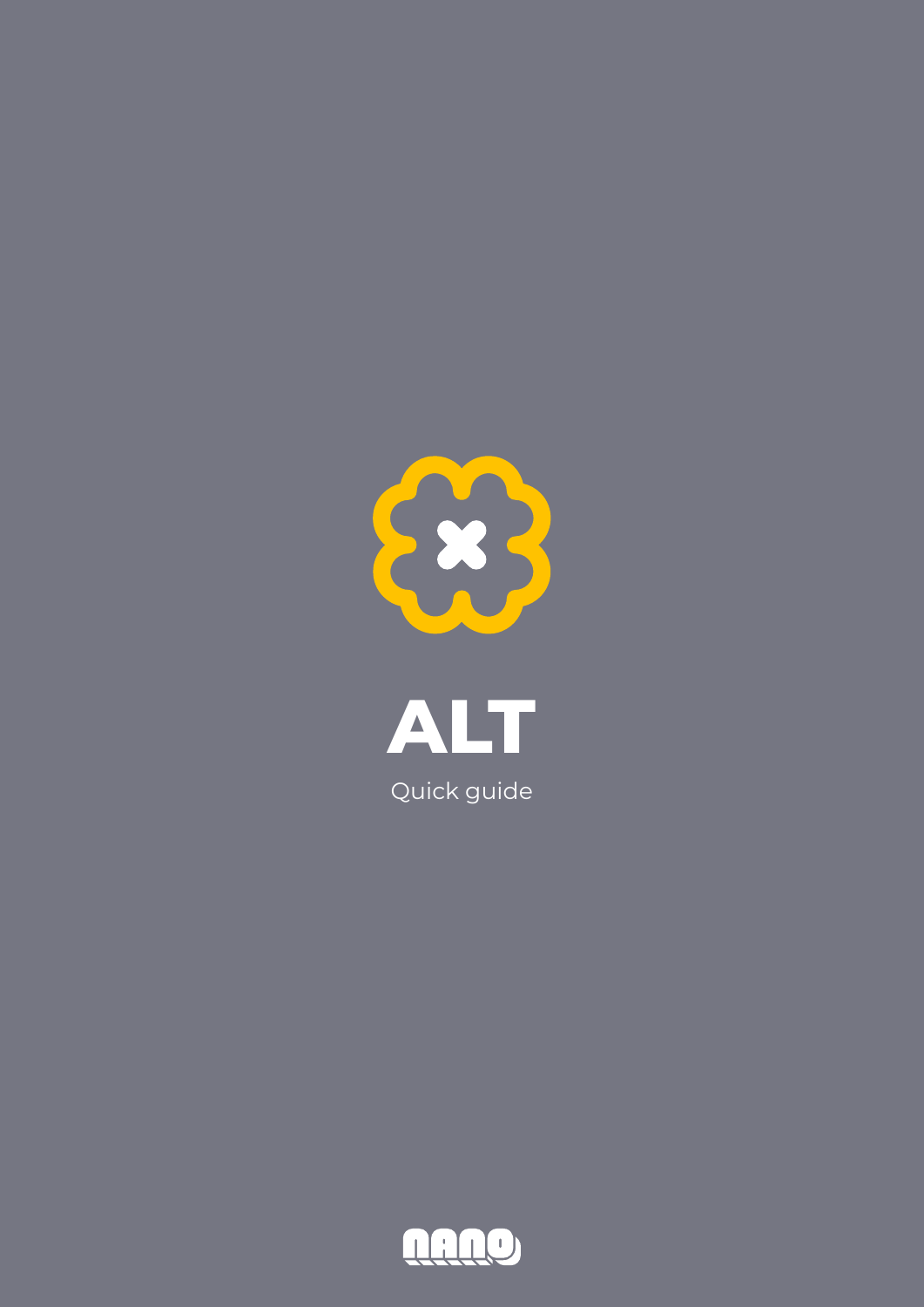# Thank you for choosing ALT Quad VCA for your Eurorack System.

## Powering up

- **1.** Turn off the power of your modular synthesizer.
- **2.** Double check the power cord polarity. If you plug the module backwards you might damage its electronic circuits.



*If you flip over your ALT Quad VCA, you will find the "RED" mark at the PCB power connector, which must match the colored line on the ribbon cable.*

- Once you have checked all the connections, you can turn on your modular system. **3.**
- **4.** If you notice any anomalies, turn your system off right away and check again your connections.

# Description

ALT is a **Quadruple Voltage-Controlled Amplifier,** which is an electronic device that uses electric power to vary the amplitude of a signal applied to its input terminals, producing a signal proportional to the control voltage at its output.

The amount of amplification provided by an amplifier is measured by its **gain**, which is the ratio of output voltage, current, or power to input. There is no signal processing in a VCA, just overall volume control.

ALT has 4 channels of voltage controlled amplifiers:

- VCAs 1, 2, 3. Each one is equipped with a GAIN control, and a CV IN Attenuverter.
- VCA 4. GAIN CV IN and the signal normalled to +5V (fully open VCA).

Additionally, the outputs of these channels are cascaded from left to right, allowing ALT to behave as a **four-channel mixer.** 

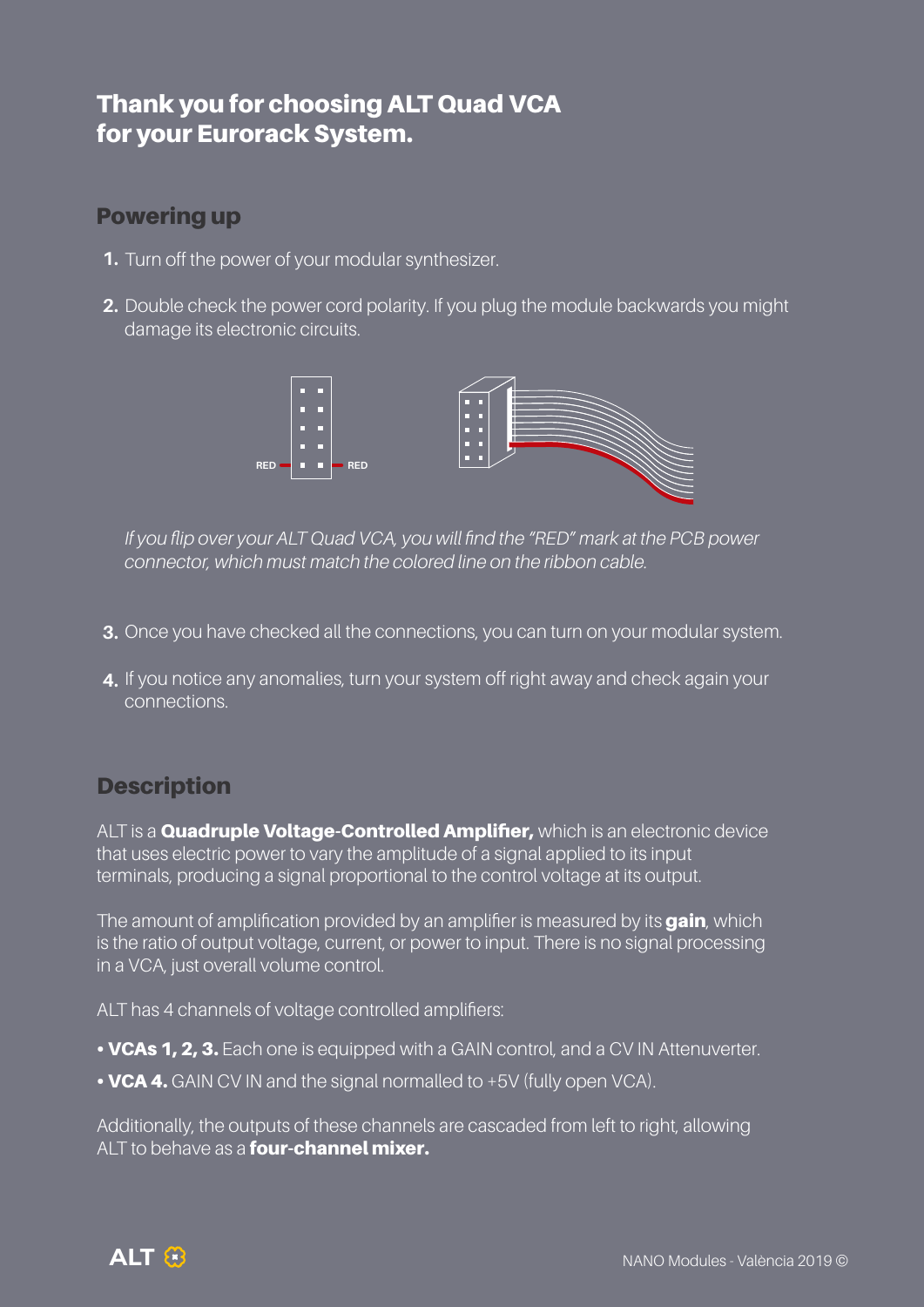## Layout

This image will clarify the function of each of the elements of the module.

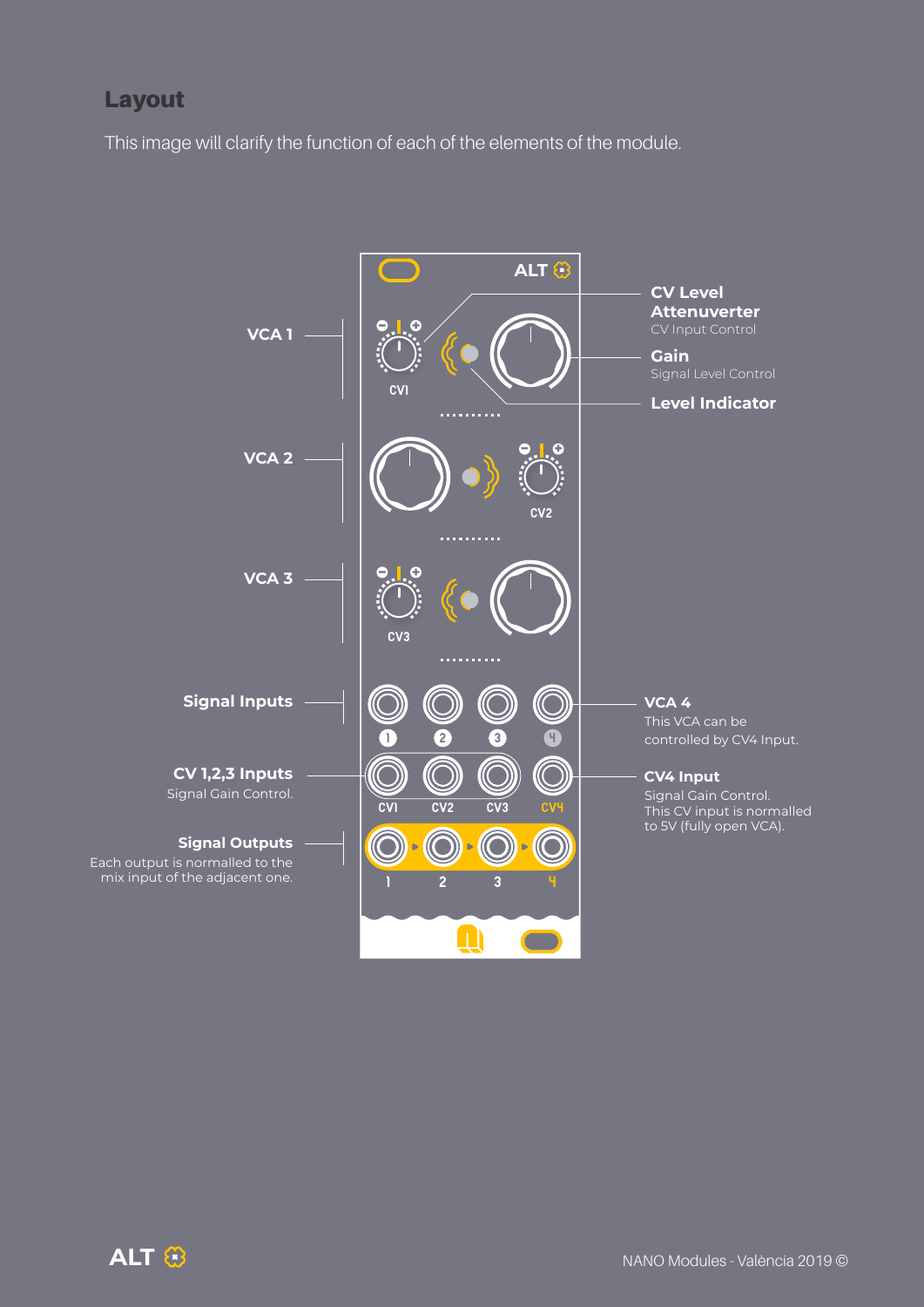# Controls

ALT has a **linear response:** the amplification is in direct linear proportion to the control voltage input (see Fig. 1).

### • GAIN

This control sets the initial level of amplification. This value is summed to the CV applied at the CV input. The **maximum bias** is 5V which provides a gain of 1. (see Fig. 1)

At **minimum level** with no CV present, there is no signal at the VCA's output. Once the gain control is turned up, amplification occurs (see Fig. 2), even if there is no CV input present.

The gain control shifts the whole VCA response upwards.

### • CV

Amplitude attenuverter. Adjusts the amount and polarity of amplitude modulation from the CV input.





Fig. 2 Effect of GAIN control on VCA response

## Inputs & Outputs

### • Inputs

### $/1 - 4$

These are the 4 signal inputs of the amplifiers, which are DC coupled. This means that audio, CV and trigger signals can be fed here.

### /CV 1,2,3

CV inputs for the GAIN of the amplifiers, which can be controlled with its CV attenuverters.

The voltage is summed with the bias control. The VCA is fully open with 5V CV, and clips voltages above this level.

### /CV 4

This CV input is normalled to internal 5V (fully open VCA) and can be controlled with any external voltage.



Fig. 3 Inputs & Outputs detail view.

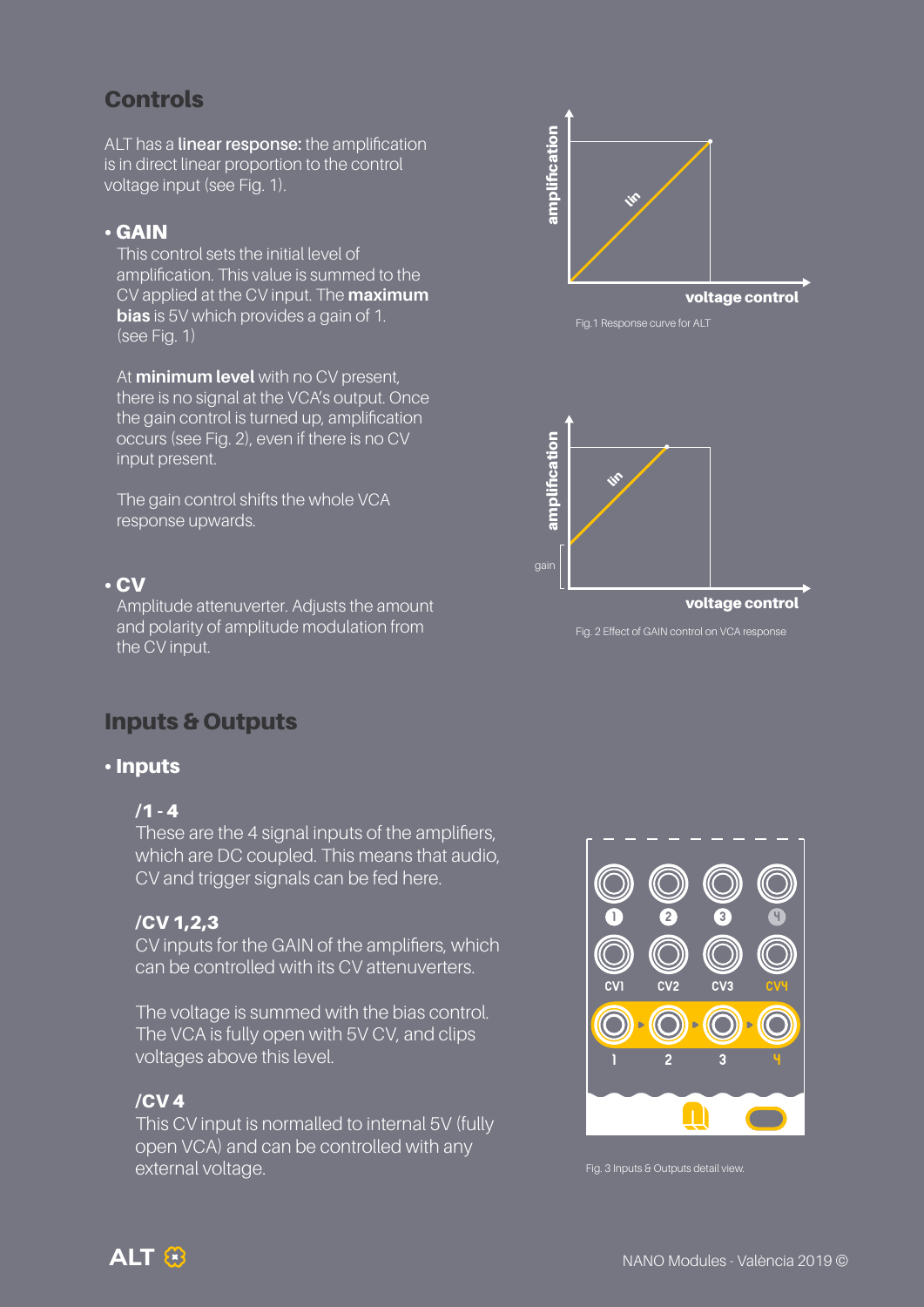### • Outputs

### $/1 - 4$

These are the 4 signal outputs of each amplifier, which are cascaded from left to right, allowing ALT to behave as a four-channel mixer with the ability to extract any channel from the mix.

### ALT as a mixer

When no patch cable is plugged into an output, the signal from this channel is cascaded to the next channel. For example, when no patch cable is patched into output 1, output 2 will contain the sum of channel 2 and channel 1. If nothing is patched into outputs 1, 2 and 3, output 4 will contain the sum of all four channels.

To extract a signal from the mix, plug a patch cable in the output of the desired channel.



Fig. 3 Inputs & Outputs detail view.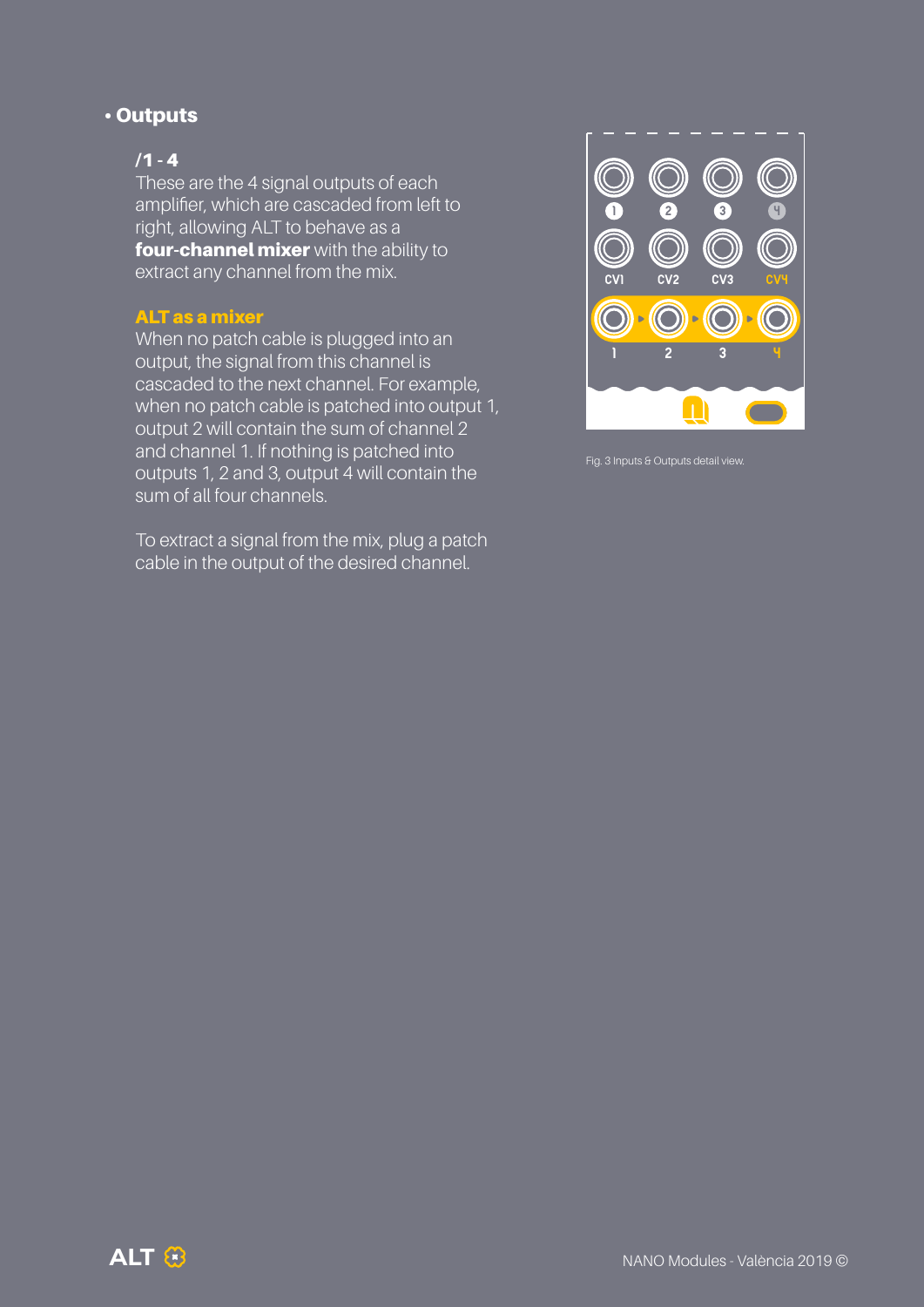# **Compliance**

This device complies to the **EU guidelines** and is manufactured **RoHS** conforming without use of led, mercury, cadmium and chrome. Nevertheless, this device is special waste and disposal in household waste is not recommended.

This device meets the requirements of the following standards and directives:

### **• EMC: 2014/30/EU**

**• EN 55032.** Electromagnetic compatibility of multimedia equipment.

**• EN 55103-2.** Electromagnetic compatibility - Product family standard for audio, video, audio-visual and entertainment lighting control apparatus for professional use.

**• EN 61000-3-2.** Limits for harmonic current emissions.

**• EN 61000-3-3.** Limitation of voltage changes, voltage fluctuations and flicker in public low-voltage supply systems.

**• EN 62311.** Assessment of electronic and electrical equipment related to human exposure restrictions for electromagnetic fields.

- **RoHS2: 2011/65/EU**
- **WEEE: 2012/19/EU**